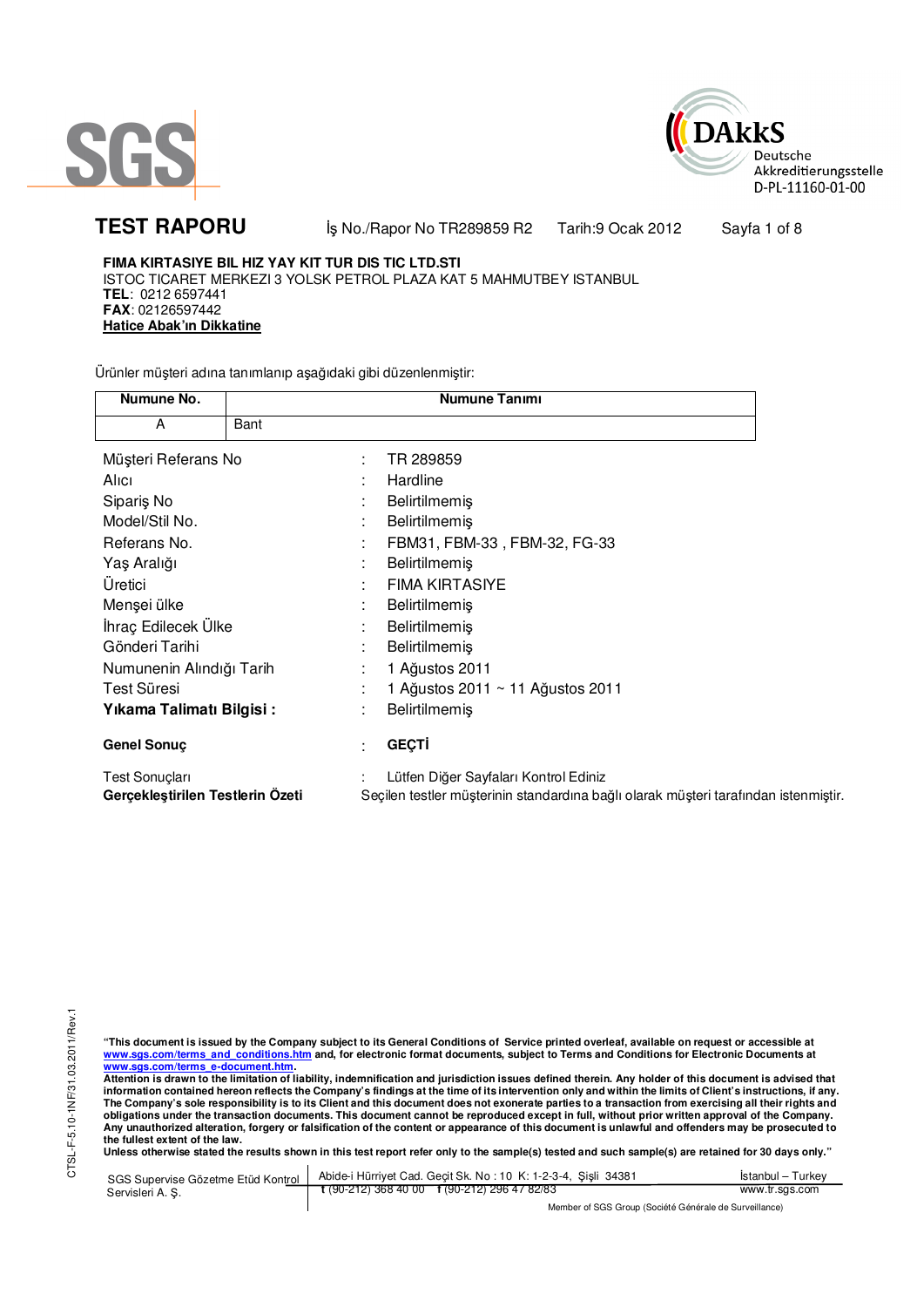



**TEST RAPORU** iş No./Rapor No TR289859 R2 Tarih:9 Ocak 2012 Sayfa 2 of 8

**Test Parameters Result Chemical tests 1 2** Azo Dyes (Textile) G - Phthalates **Contract Contract Contract Contract Contract Contract Contract Contract Contract Contract Contract Contract Contract Contract Contract Contract Contract Contract Contract Contract Contract Contract Contract Con** Allergenous Disperse Dyes and allergenous Disperse Dyes Migration of Certain Elements G G

| Remarks |  | ∡ = Müşteri standardına uygun                                                                            |
|---------|--|----------------------------------------------------------------------------------------------------------|
|         |  | $K = M\ddot{\omega}$ şteri standardına uygun değil                                                       |
|         |  | = Sınır değer belirtilmedi                                                                               |
| Notae:  |  | Conclusions on moot/fail are based on the test result from the actual sampling of the received sample(s) |

Notes: Conclusions on meet/fail are based on the test result from the actual sampling of the received sample(s).

The test results relate to the tested items only. Test reports without SGS seal and authorised signatures are invalid.

Reported results do not include uncertainties.

The reported expanded uncertainty is based on a standard uncertainty multiplied by a coverage factor k=2, providing a level of confidence of approximately 95%. The uncertainty evaluation has been carried out in accordance with UKAS and DAkkS requirements.<br>In this Test Report tests marked (1) are included in the UKAS Accreditation Scope, marked (2) are included in the DAkkS Accreditation Scope of

in this reserve port tests maked (i) are installed in the error respectitution.<br>Interpretations expressed herein are outside the scope of UKAS or DAkkS Accreditation.

**NOTE: IN THIS REVISED-2 REPORT ALLERGENOUS DISPERSE DYES RESULT FOR COMPONENT 1 AND MIGRATION OF CERTAIN ELEMENTS RESULTS FOR COMPONENTS 1&2 WERE ADDED BY THE REQUEST OF THE APPLICANT. THIS REPORT SUPERSEDES OUR REPORT NO: 289859 R1 DATED 15.08.2011**

> Issued in Istanbul Signed for and on behalf of SGS Supervise Gözetme Etüd Kontrol Servisleri A.Ş.

| $\rightarrow$<br>Nilay Gültekin      | Ayşe Çimen                       |
|--------------------------------------|----------------------------------|
| <b>Customer Services Team Leader</b> | <b>Customer Services Manager</b> |
|                                      |                                  |

**"This document is issued by the Company subject to its General Conditions of Service printed overleaf, available on request or accessible at www.sgs.com/terms\_and\_conditions.htm and, for electronic format documents, subject to Terms and Conditions for Electronic Documents at** 

<mark>www.sgs.com/terms\_e-document.htm.</mark><br>Attention is drawn to the limitation of liability, indemnification and jurisdiction issues defined therein. Any holder of this document is advised that information contained hereon reflects the Company's findings at the time of its intervention only and within the limits of Client's instructions, if any.<br>The Company's sole responsibility is to its Client and this document **obligations under the transaction documents. This document cannot be reproduced except in full, without prior written approval of the Company. Any unauthorized alteration, forgery or falsification of the content or appearance of this document is unlawful and offenders may be prosecuted to the fullest extent of the law.** 

**Unless otherwise stated the results shown in this test report refer only to the sample(s) tested and such sample(s) are retained for 30 days only."** 

| SGS Supervise Gözetme Etüd Kontrol | Abide-i Hürriyet Cad. Gecit Sk. No: 10 K: 1-2-3-4, Sisli 34381 | Istanbul – Turkev |
|------------------------------------|----------------------------------------------------------------|-------------------|
| Servisleri A. S.                   | $\frac{1}{2}$ (90-212) 368 40 00 f (90-212) 296 47 82/83       | www.tr.sgs.com    |
|                                    | Member of SGS Group (Société Générale de Surveillance)         |                   |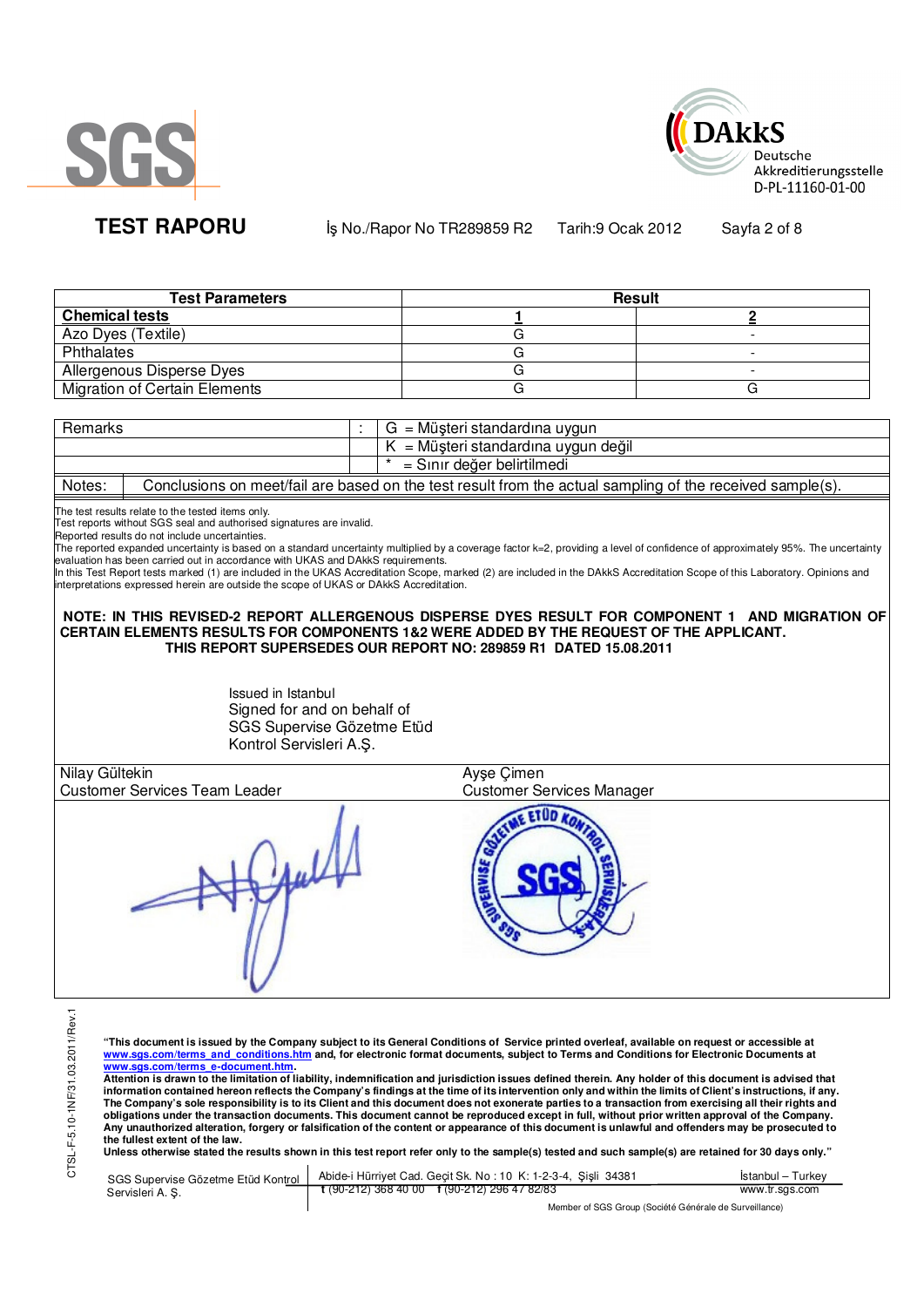



TEST RAPORU **By No./Rapor No TR289859 R2** Tarih:9 Ocak 2012 Sayfa 3 of 8

# **Component List / List of Materials for Chemical Test**

| Sample No. | <b>Sample Description</b> | <b>Sample Colour</b> | <b>Material No.</b> | Component     | <b>Material</b> | Colour |
|------------|---------------------------|----------------------|---------------------|---------------|-----------------|--------|
|            | Band                      | Clear                |                     | Main          | Plastic         | Clear  |
|            | Band                      | White                |                     | White plastic | Plastic         | White  |

"This document is issued by the Company subject to its General Conditions of Service printed overleaf, available on request or accessible at<br>www.sgs.com/terms\_and\_conditions.htm\_and, for electronic format documents, subjec <mark>www.sgs.com/terms\_e-document.htm.</mark><br>Attention is drawn to the limitation of liability, indemnification and jurisdiction issues defined therein. Any holder of this document is advised that

information contained hereon reflects the Company's findings at the time of its intervention only and within the limits of Client's instructions, if any.<br>The Company's sole responsibility is to its Client and this document **obligations under the transaction documents. This document cannot be reproduced except in full, without prior written approval of the Company. Any unauthorized alteration, forgery or falsification of the content or appearance of this document is unlawful and offenders may be prosecuted to the fullest extent of the law.** 

**Unless otherwise stated the results shown in this test report refer only to the sample(s) tested and such sample(s) are retained for 30 days only."** 

SGS Supervise Gözetme Etüd Kontrol Servisleri A. Ş. Abide-i Hürriyet Cad. Geçit Sk. No : 10 K: 1-2-3-4, Şişli 34381 **t** (90-212) 368 40 00 **f** (90-212) 296 47 82/83 İstanbul – Turkey www.tr.sgs.com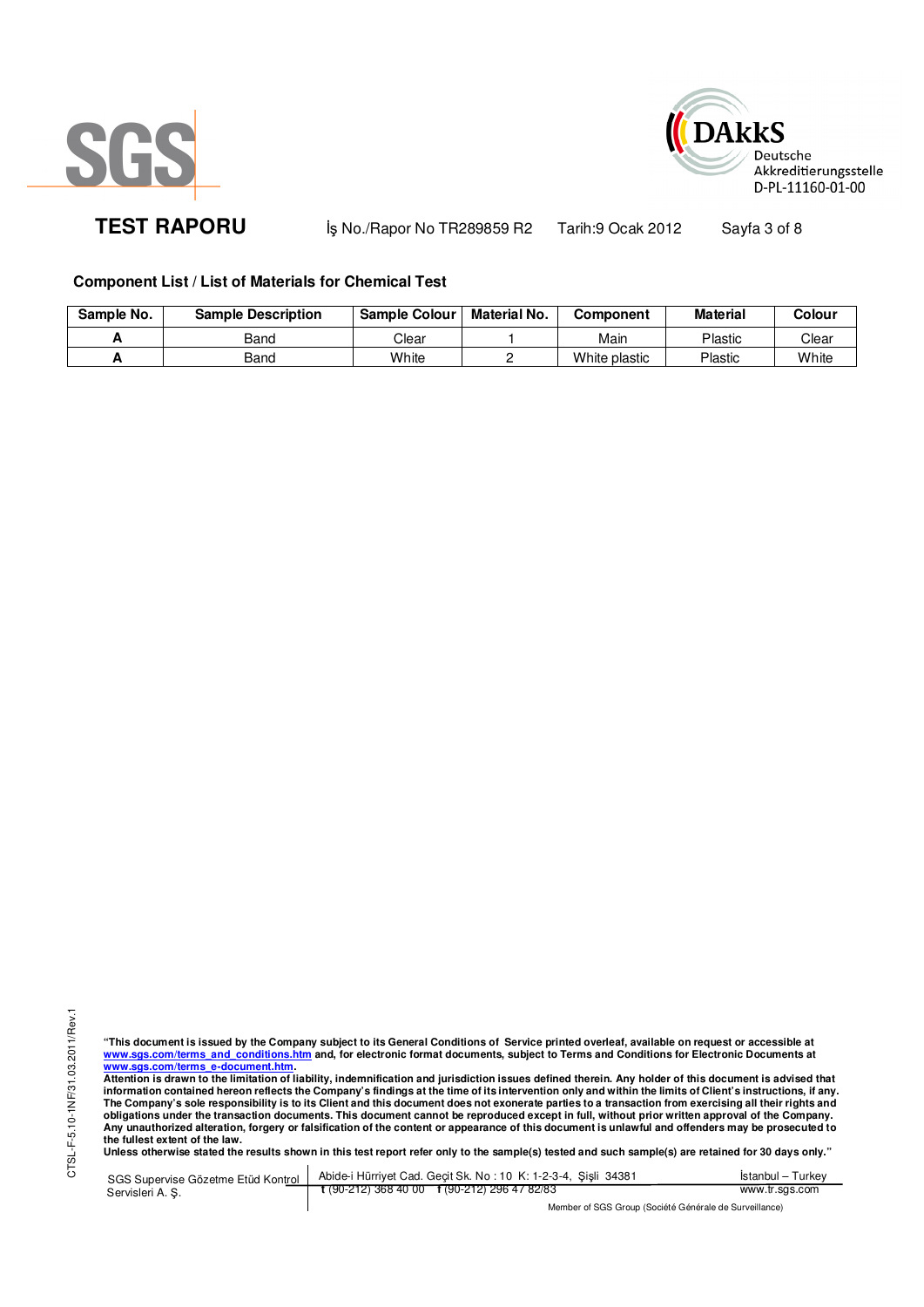



**TEST RAPORU** iş No./Rapor No TR289859 R2 Tarih:9 Ocak 2012 Sayfa 4 of 8

## **Detail Test Result:**

| <b>Azo Dyes (Textile)<sup>2</sup></b>                                                                                                                                                                                                                                         |                |       |
|-------------------------------------------------------------------------------------------------------------------------------------------------------------------------------------------------------------------------------------------------------------------------------|----------------|-------|
| Test Method:<br>ACCORDING TO BS EN 14362-1:2003 - ANALYSIS BY GC-MS/HPLC-DAD                                                                                                                                                                                                  |                |       |
| <b>Component</b>                                                                                                                                                                                                                                                              | <b>Cas No</b>  | 1     |
| 4-Aminobiphenyl                                                                                                                                                                                                                                                               | $92 - 67 - 1$  | n.d.  |
| <b>Benzidine</b>                                                                                                                                                                                                                                                              | 92-87-5        | n.d.  |
| 4-Chlor-o-toluidine                                                                                                                                                                                                                                                           | 95-69-2        | n.d.  |
| 2-Naphthylamine                                                                                                                                                                                                                                                               | 91-59-8        | n.d.  |
| o-Aminoazotoluene                                                                                                                                                                                                                                                             | 97-56-3        | n.d.  |
| 5-nitro-o-toluidine / 2-Amino-4-nitrotoluene                                                                                                                                                                                                                                  | 99-55-8        | n.d.  |
| 4-Chloroaniline                                                                                                                                                                                                                                                               | 106-47-8       | n.d.  |
| 4-methoxy-m-phenylenediamine / 2,4-Diaminoanisole                                                                                                                                                                                                                             | 615-05-4       | n.d.  |
| 4,4'-Diaminodiphenylmethane                                                                                                                                                                                                                                                   | 101-77-9       | n.d.  |
| 3,3'-Dichlorobenzidine                                                                                                                                                                                                                                                        | $91 - 94 - 1$  | n.d.  |
| 3,3'-Dimethoxybenzidine                                                                                                                                                                                                                                                       | 119-90-4       | n.d.  |
| 3,3'-Dimethylbenzidine                                                                                                                                                                                                                                                        | 119-93-7       | n.d.  |
| 4,4'-methylenedi-o-toluidine /                                                                                                                                                                                                                                                |                | n.d.  |
| 3,3'-Dimethyl-4,4'-diaminodiphenylmethane                                                                                                                                                                                                                                     | 838-88-0       |       |
| p-Cresidine                                                                                                                                                                                                                                                                   | 120-71-8       | n.d.  |
| 4,4'-Methylene-bis-(2-chloroaniline)                                                                                                                                                                                                                                          | $101 - 14 - 4$ | n.d.  |
| 4,4'-Oxydianiline                                                                                                                                                                                                                                                             | 101-80-4       | n.d.  |
| 4,4'-Thiodianiline                                                                                                                                                                                                                                                            | 139-65-1       | n.d.  |
| o-Toluidine                                                                                                                                                                                                                                                                   | 95-53-4        | n.d.  |
| 4-methyl-m-phenylenediamine / 2,4-Toluylendiamine                                                                                                                                                                                                                             | 95-80-7        | n.d.  |
| 2,4,5-Trimethylaniline                                                                                                                                                                                                                                                        | 137-17-7       | n.d.  |
| **4-aminoazobenzene                                                                                                                                                                                                                                                           | 60-09-3        | n.d.  |
| O-Anisidine                                                                                                                                                                                                                                                                   | 90-04-0        | n.d.  |
|                                                                                                                                                                                                                                                                               | Sonuç          | Geçti |
| $Note(s)$ :                                                                                                                                                                                                                                                                   |                |       |
| $n.d. = not detected$                                                                                                                                                                                                                                                         |                |       |
| $* =$ exceed the limit                                                                                                                                                                                                                                                        |                |       |
| Detection Limit = 5 mg/kg (for individual compound)                                                                                                                                                                                                                           |                |       |
| Requirement by the client=<br>$30 \,\mathrm{mg/kg}$                                                                                                                                                                                                                           |                |       |
| * * Test result for 4-aminoazobenzene (CAS no.: 60-09-3) is considered as "not detected" (i.e. <5mg/kg) since both aniline<br>Remark:<br>and/or 1,4-phenylenediamine is not found (i.e. <5mg/kg) by mentioned test method.<br>Max. limit specified by EU directive 2002/61/EC |                |       |
| Total Uncertainty $=$<br>± 30%                                                                                                                                                                                                                                                |                |       |

"This document is issued by the Company subject to its General Conditions of Service printed overleaf, available on request or accessible at<br>www.sgs.com/terms\_and\_conditions.htm\_and, for electronic format documents, subjec

<u>www.sgs.com/terms\_e-document.htm.</u><br>Attention is drawn to the limitation of liability, indemnification and jurisdiction issues defined therein. Any holder of this document is advised that<br>information contained hereon refle obligations under the transaction documents. This document cannot be reproduced except in full, without prior written approval of the Company.<br>Any unauthorized alteration, forgery or falsification of the content or appeara

**Unless otherwise stated the results shown in this test report refer only to the sample(s) tested and such sample(s) are retained for 30 days only."** 

| SGS Supervise Gözetme Etüd Kontrol | Abide-i Hürriyet Cad. Geçit Sk. No: 10 K: 1-2-3-4, Sisli 34381 | Istanbul – Turkey |
|------------------------------------|----------------------------------------------------------------|-------------------|
| Servisleri A.S.                    | $\frac{1}{2}$ (90-212) 368 40 00 f (90-212) 296 47 82/83       | www.tr.sgs.com    |
|                                    | Mombor of CCC Crown (Coolete Cánárolo do Curvoillongo)         |                   |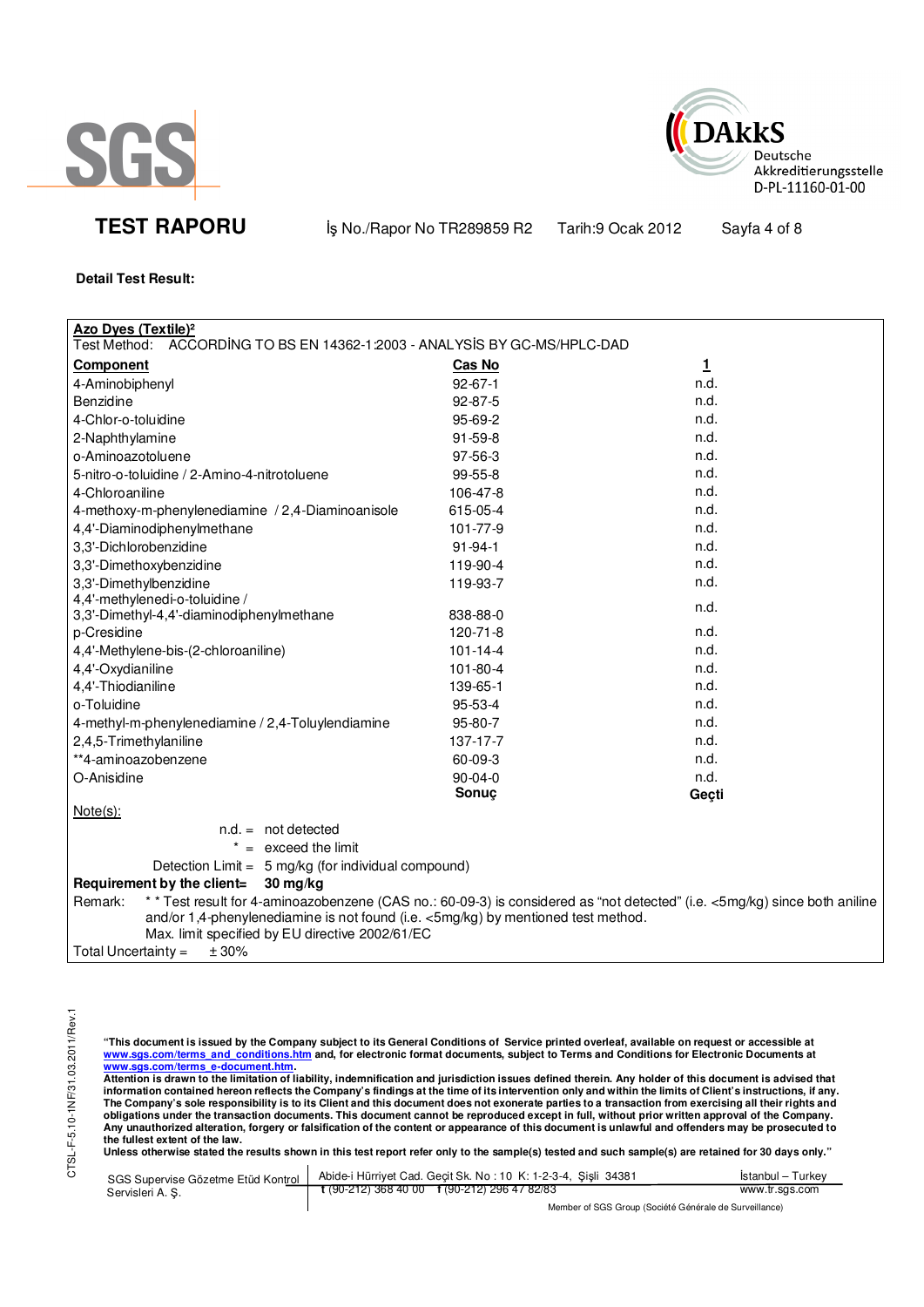



**TEST RAPORU** iş No./Rapor No TR289859 R2 Tarih:9 Ocak 2012 Sayfa 5 of 8

| Phthalates <sup>2</sup>             |                                                                                                                                                                                                          |       |
|-------------------------------------|----------------------------------------------------------------------------------------------------------------------------------------------------------------------------------------------------------|-------|
| Test Method:                        | WITH REFERENCE TO ASTM D3421:1975 - ANALYSIS BY GC/MS                                                                                                                                                    |       |
| <b>Component</b>                    | <b>Cas No</b>                                                                                                                                                                                            | 1     |
| Dibutyl Phthalate (DBP)             | 84-74-2                                                                                                                                                                                                  | n.d.  |
| Benzylbutyl Phthalate (BBP)         | 85-68-7                                                                                                                                                                                                  | n.d.  |
| Bis-(2-ethylhexyl) Phthalate (DEHP) | 117-81-7                                                                                                                                                                                                 | n.d.  |
| Diisononyl Phthalate (DINP)         | 28553-12-0                                                                                                                                                                                               | n.d.  |
| Di-n-octyl Phthalate (DNOP)         | 117-84-0                                                                                                                                                                                                 | n.d.  |
| Diisodecyl Phthalate (DIDP)         | 26761-40-0                                                                                                                                                                                               | n.d.  |
|                                     | Sonuç                                                                                                                                                                                                    | Gecti |
| $Note(s)$ :                         |                                                                                                                                                                                                          |       |
| $n.d. =$                            | not detected                                                                                                                                                                                             |       |
| $=$                                 | exceed the limit                                                                                                                                                                                         |       |
| $\leq$ $=$                          | less than                                                                                                                                                                                                |       |
| Detection $Limit =$                 | For DBP, BBP, DEHP and DNOP: 0,003%, For DINP, DIDP: 0,01% (for<br>individual compound)                                                                                                                  |       |
| Total Uncertainty=                  | ± 25%                                                                                                                                                                                                    |       |
| Recommended Max. Limit=             | 0,1 % for Total (DBP+BBP+DEHP) For all childcare articles<br>0,1 % for Total (DINP+DNOP+DIDP) For childcare articles if it can be placed in the<br>mouth                                                 |       |
| Remark:                             |                                                                                                                                                                                                          |       |
|                                     | Recommended Max. limit specified by entries 51 and 52 of Regulation (EC) No<br>552/2009 amending Annex XVII of REACH Regulation (EC) No 1907/2006<br>(previously restricted under Directive 2005/84/EC). |       |

CTSL-F-5.10-1NF/31.03.2011/Rev.1 CTSL-F-5.10-1NF/31.03.2011/Rev.1

"This document is issued by the Company subject to its General Conditions of Service printed overleaf, available on request or accessible at<br>www.sgs.com/terms\_and\_conditions.htm\_and, for electronic format documents, subjec

<u>www.sgs.com/terms\_e-document.htm.</u><br>Attention is drawn to the limitation of liability, indemnification and jurisdiction issues defined therein. Any holder of this document is advised that<br>information contained hereon refle obligations under the transaction documents. This document cannot be reproduced except in full, without prior written approval of the Company.<br>Any unauthorized alteration, forgery or falsification of the content or appeara

**Unless otherwise stated the results shown in this test report refer only to the sample(s) tested and such sample(s) are retained for 30 days only."** 

| SGS Supervise Gözetme Etüd Kontrol<br>Servisleri A. S. | Abide-i Hürriyet Cad. Gecit Sk. No: 10 K: 1-2-3-4, Sisli 34381 | Istanbul – Turkev |
|--------------------------------------------------------|----------------------------------------------------------------|-------------------|
|                                                        | $\frac{1}{2}$ (90-212) 368 40 00 f (90-212) 296 47 82/83       | www.tr.sgs.com    |
|                                                        | Member of SGS Group (Société Générale de Surveillance)         |                   |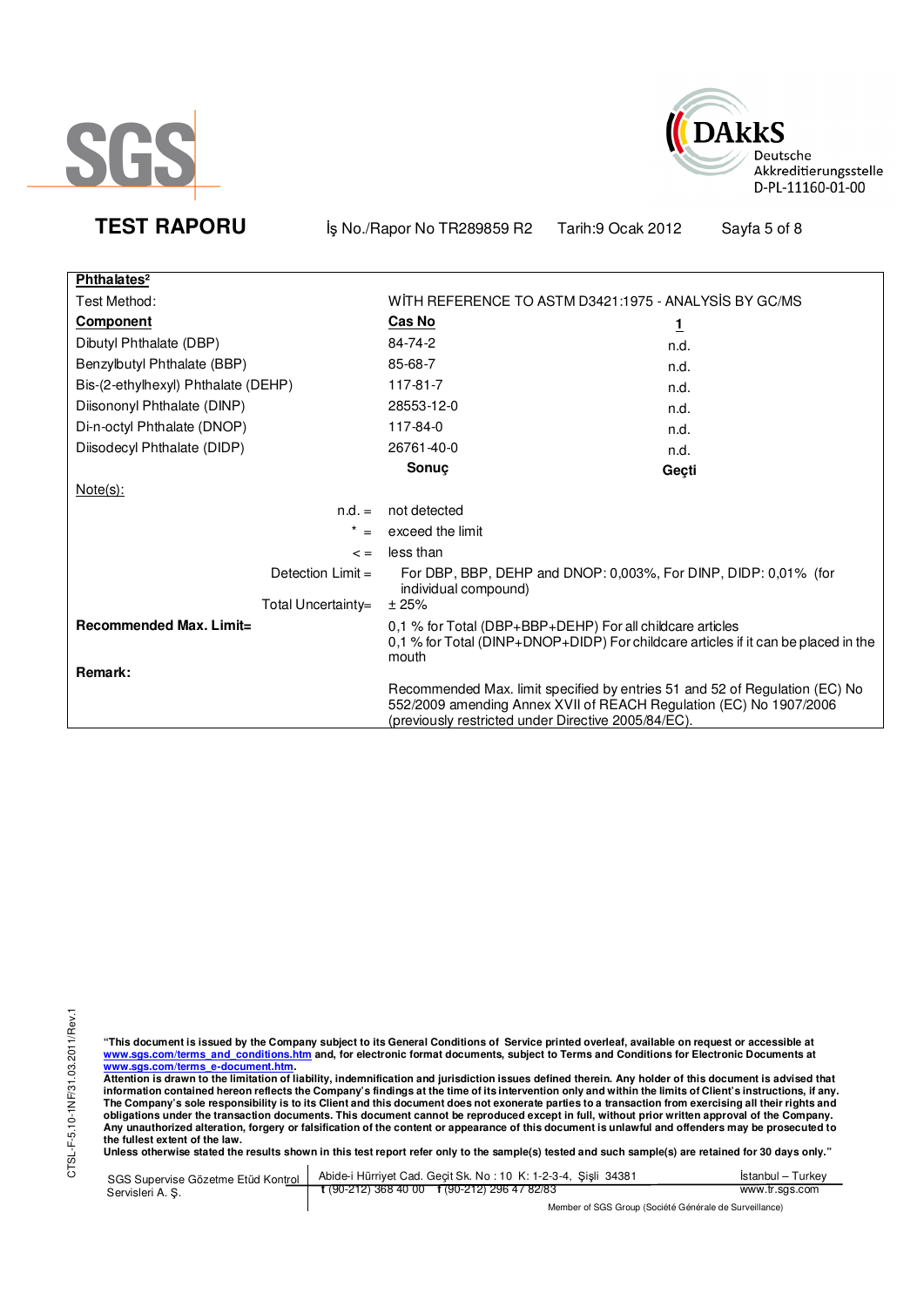



**TEST RAPORU** iş No./Rapor No TR289859 R2 Tarih:9 Ocak 2012 Sayfa 6 of 8

| <b>Allergenous Disperse Dyes<sup>2</sup></b>                              |                                                                       |       |
|---------------------------------------------------------------------------|-----------------------------------------------------------------------|-------|
| Test Method:<br>WITH REFERENCE TO DIN 54231:2005 - ANALYSIS BY LC-DAD/MSD |                                                                       |       |
| Component                                                                 | Cas No                                                                | 1     |
| C.I. Disperse Blue 1 (Structure No: C.I. 64 500)                          | 2475-45-8                                                             | n.d.  |
| C.I. Disperse Blue 3 (Structure No: C.I. 61 505)                          | 2475-46-9                                                             | n.d.  |
| C.I. Disperse Blue 7 (Structure No: C.I. 62 500)                          | 3179-90-6                                                             | n.d.  |
| C.I. Disperse Blue 26 (Structure No: C.I. 63 305)                         | 3860-63-7                                                             | n.d.  |
| C.I. Disperse Blue 35                                                     | 56524-77-7<br>56524-76-6                                              | n.d.  |
| C.I. Disperse Blue 102                                                    | 12222-97-8                                                            | n.d.  |
| C.I. Disperse Blue 106                                                    | 12223-01-7                                                            | n.d.  |
| C.I. Disperse Blue 124                                                    | 61951-51-7                                                            | n.d.  |
| C.I. Disperse Brown 1                                                     | 23355-64-8                                                            | n.d.  |
| C.I. Disperse Orange 1 (Structure No: C.I. 11 080)                        | 2581-69-3                                                             | n.d.  |
| C.I. Disperse Orange 3 (Structure No: C.I. 11 005)                        | 730-40-5                                                              | n.d.  |
| C.I. Disperse Orange 37/76                                                | 13301-61-6                                                            | n.d.  |
| C.I. Disperse Red 1 (Structure No: C.I. 11 110)                           | 2872-52-8                                                             | n.d.  |
| C.I. Disperse Red 11 (Structure No: C.I. 62 015)                          | 2872-48-2                                                             | n.d.  |
| C.I. Disperse Red 17 (Structure No: C.I. 11 210)                          | 3179-89-3                                                             | n.d.  |
| C.I. Disperse Yellow 1 (Structure No: C.I. 10 345)                        | 119-15-3                                                              | n.d.  |
| C.I. Disperse Yellow 3 (Structure No: C.I. 11 855)                        | 2832-40-8                                                             | n.d.  |
| C.I. Disperse Yellow 9 (Structure No: C.I. 10 375)                        | 6373-73-5                                                             | n.d.  |
| C.I. Disperse Yellow 23                                                   | 6250-23-3                                                             | n.d.  |
| C.I. Disperse Yellow 39                                                   |                                                                       | n.d.  |
| C.I. Disperse Yellow 49                                                   | 54824-37-2                                                            | n.d.  |
| C.I. Disperse Orange 149                                                  | 85136-74-9                                                            | n.d.  |
|                                                                           | Sonuç                                                                 | Geçti |
| $Note(s)$ :                                                               | Results reported on sample extract only. The unit of result is mg/kg. |       |
| $n.d. =$                                                                  | not detected                                                          |       |
|                                                                           | exceed the limit                                                      |       |
| $\leq$ =                                                                  | less than                                                             |       |
| Detection Limit =                                                         | 15 mg/kg (for individual compound)                                    |       |
| Requirement by the client=                                                | Not detected                                                          |       |

"This document is issued by the Company subject to its General Conditions of Service printed overleaf, available on request or accessible at<br>www.sgs.com/terms\_and\_conditions.htm\_and, for electronic format documents, subjec

<mark>www.sgs.com/terms\_e-document.htm.</mark><br>Attention is drawn to the limitation of liability, indemnification and jurisdiction issues defined therein. Any holder of this document is advised that information contained hereon reflects the Company's findings at the time of its intervention only and within the limits of Client's instructions, if any.<br>The Company's sole responsibility is to its Client and this document obligations under the transaction documents. This document cannot be reproduced except in full, without prior written approval of the Company.<br>Any unauthorized alteration, forgery or falsification of the content or appeara

**Unless otherwise stated the results shown in this test report refer only to the sample(s) tested and such sample(s) are retained for 30 days only."** 

| SGS Supervise Gözetme Etüd Kontrol | Abide-i Hürriyet Cad. Geçit Sk. No: 10 K: 1-2-3-4, Şişli 34381                                                       | Istanbul – Turkev |
|------------------------------------|----------------------------------------------------------------------------------------------------------------------|-------------------|
| Servisleri A. S.                   | $\frac{1}{2}$ (90-212) 368 40 00 f (90-212) 296 47 82/83                                                             | www.tr.sgs.com    |
|                                    | $M_{\rm BH}$ . The set of $\Omega$ and $\Omega$ is the set of $\Omega$ is the set of $\Omega$ is the set of $\Omega$ |                   |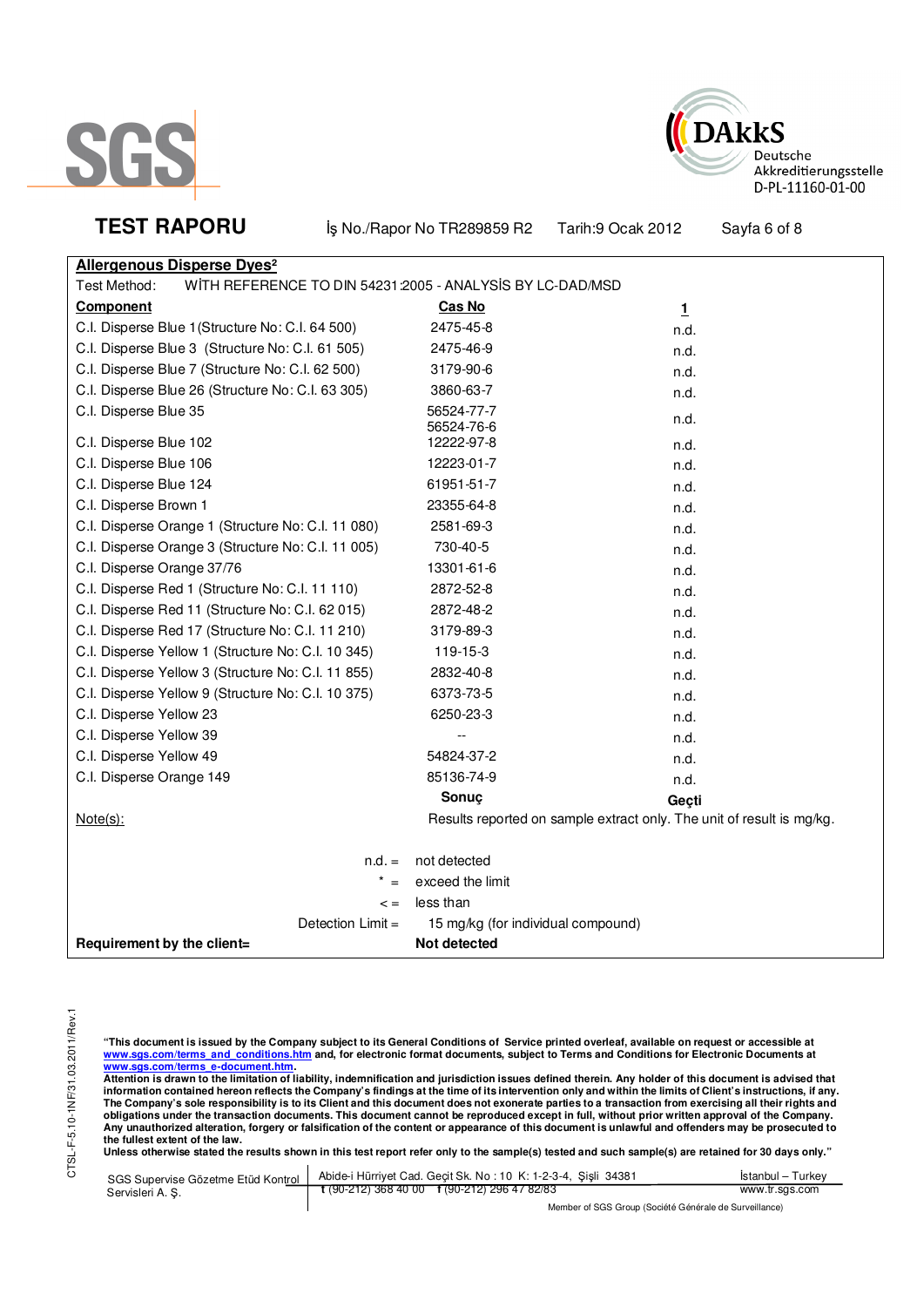



**TEST RAPORU** iş No./Rapor No TR289859 R2 Tarih:9 Ocak 2012 Sayfa 7 of 8 **Migration of Certain Elements²**

| Test Method:               | WITH REFERENCE TO BS EN 71-3:1995 BS 5665-3:1995 - ANALYSED BY ICP-OES/MS                                     |                       |  |
|----------------------------|---------------------------------------------------------------------------------------------------------------|-----------------------|--|
| <b>Component</b>           | 1                                                                                                             | $\overline{2}$        |  |
| Antimony (Sb)              | n.d.                                                                                                          | n.d.                  |  |
| Arsenic (As)               | n.d.                                                                                                          | n.d.                  |  |
| Cadmium (Cd)               | n.d.                                                                                                          | n.d.                  |  |
| Chromium (Cr)              | n.d.                                                                                                          | n.d.                  |  |
| Lead (Pb)                  | n.d.                                                                                                          | n.d.                  |  |
| Mercury (Hg)               | n.d.                                                                                                          | n.d.                  |  |
| Barium (Ba)                | n.d.                                                                                                          | n.d.                  |  |
| Selenium (Se)              | n.d.                                                                                                          | n.d.                  |  |
| Sonuç                      | Geçti                                                                                                         | Geçti                 |  |
| $Note(s)$ :                |                                                                                                               |                       |  |
|                            |                                                                                                               |                       |  |
| $n.d. =$                   | not detected                                                                                                  |                       |  |
| $^\star$<br>$=$            | exceed the limit                                                                                              |                       |  |
| $\leq$ =                   | less than                                                                                                     |                       |  |
| Detection Limit =          | Sb: 5 mg/kg, As: 2,5 mg/kg, Ba: 10 mg/kg, Cd: 5 mg/kg, Cr: 5 mg/kg, Pb: 5 mg/kg, Hg: 5 mg/kg, Se:<br>10 mg/kg |                       |  |
| Requirement by the client= | Arsenic (As)                                                                                                  | $25 \,\mathrm{mg/kg}$ |  |
|                            | Cadmium (Cd)                                                                                                  | 75 mg/kg              |  |
|                            | Antimony (Sb)                                                                                                 | 60 mg/kg              |  |
|                            | Mercury (Hg)                                                                                                  | 60 mg/kg              |  |
|                            | Barium(Ba)                                                                                                    | 1000 mg/kg            |  |
|                            | Selenium (Se)                                                                                                 | 500 mg/kg             |  |
|                            | Lead(Pb)                                                                                                      | 90 mg/kg              |  |
|                            | Chromium(Cr)                                                                                                  | 60 mg/kg              |  |
|                            |                                                                                                               |                       |  |

"This document is issued by the Company subject to its General Conditions of Service printed overleaf, available on request or accessible at<br>www.sgs.com/terms\_and\_conditions.htm\_and, for electronic format documents, subjec

<u>www.sgs.com/terms\_e-document.htm.</u><br>Attention is drawn to the limitation of liability, indemnification and jurisdiction issues defined therein. Any holder of this document is advised that<br>information contained hereon refle obligations under the transaction documents. This document cannot be reproduced except in full, without prior written approval of the Company.<br>Any unauthorized alteration, forgery or falsification of the content or appeara

**Unless otherwise stated the results shown in this test report refer only to the sample(s) tested and such sample(s) are retained for 30 days only."** 

|                  | SGS Supervise Gözetme Etüd Kontrol   Abide-i Hürriyet Cad. Geçit Sk. No: 10 K: 1-2-3-4, Şişli 34381 | Istanbul – Turkev |
|------------------|-----------------------------------------------------------------------------------------------------|-------------------|
| Servisleri A. S. | $\frac{1}{2}$ (90-212) 368 40 00 f (90-212) 296 47 82/83                                            | www.tr.sgs.com    |
|                  |                                                                                                     |                   |